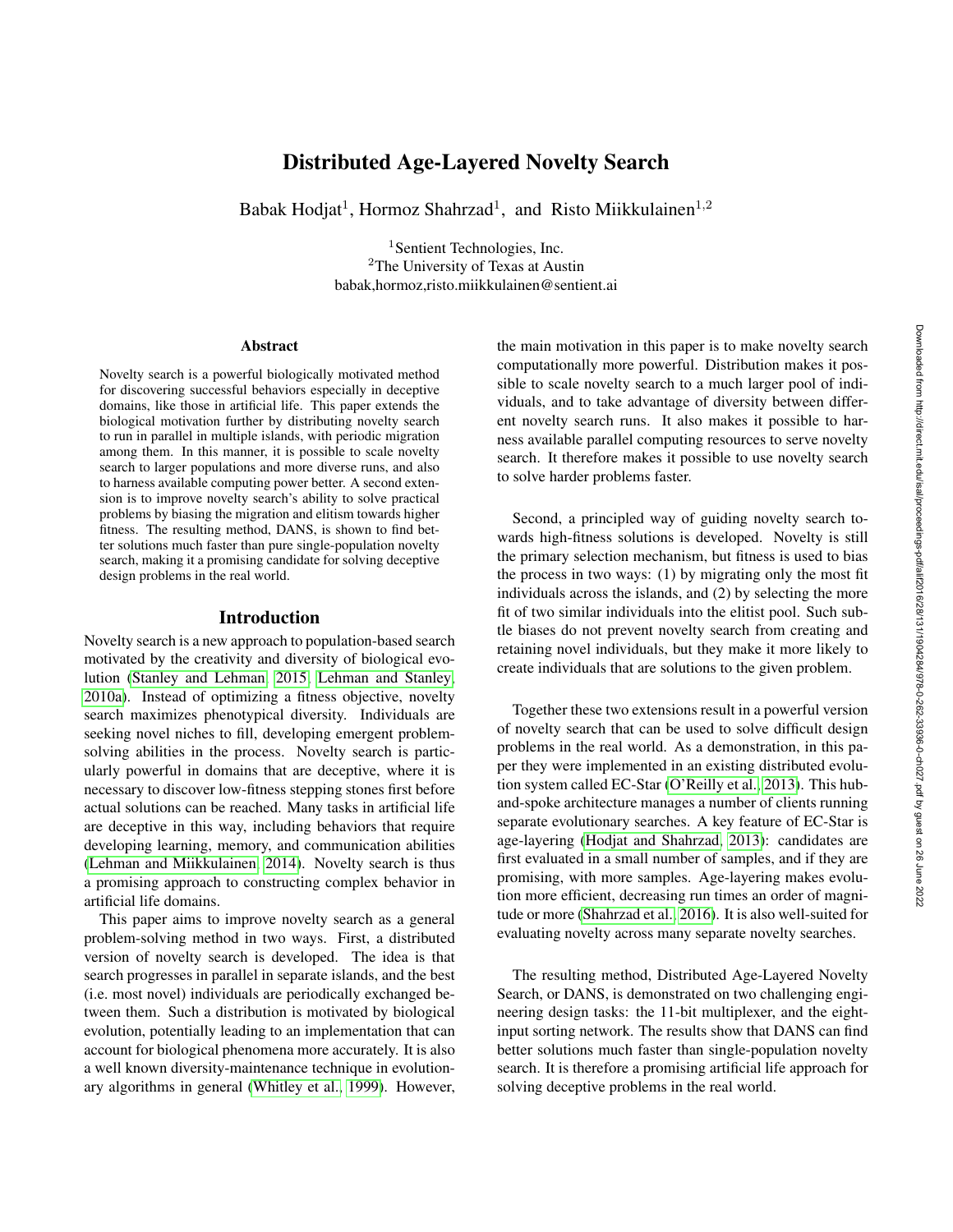# Background and Related Work

The idea of divergent search, of which novelty search is an example, is first discussed, followed by existing work on combining novelty with fitness. The distributed evolution platform of EC-Star with age-layering, used to implement DANS, is then reviewed.

#### Objective vs. Divergent Search

In the traditional objective-based search, a population of candidate solutions are evolved to maximize a specific measure, or objective, called a fitness function. Individuals are selected for reproduction, and offspring are accepted into the population, if they score high in that function. The idea is that evolution thus gradually discovers better and better individuals, until it finds some that optimize the chosen objective.

Even though objective-based search is effective in many cases, there are two problems with it that are especially relevant in artificial life. First, it is not always clear how the objective function should be defined. The desired behavior may consist of many aspects that interact (such as speed, energy consumption, effectiveness, quality of the result), and some of them may be difficult to express formally (such as believability, creativity, elegance). Second, the domains are often deceptive, i.e. optimization requires creating individuals that do not perform well, but can serve as stepping stones in constructing those that do. This effect can be seen in many cognitive tasks that require memory, learning, or communication [\(Lehman and Miikkulainen, 2014\)](#page-7-2), but it is also clear in the process of creating interesting images [\(Secretan et al.,](#page-7-7) [2011\)](#page-7-7).

Divergent search methods have recently emerged, mostly in the field of artificial life, as a potential solution to these issues. The idea is not to incrementally approach an optimum of a specified fitness function, but instead create as much diversity in the search as possible. This idea has been expressed in several forms, including empowerment [\(Salge et al., 2013\)](#page-7-8), entropy maximization [\(Wissner-Gross](#page-7-9) [and Freer, 2013\)](#page-7-9), and behavioral diversity [\(Mouret and Don](#page-7-10)[cieux, 2012\)](#page-7-10). The particular formulation used in this paper is novelty search [\(Stanley and Lehman, 2015;](#page-7-0) [Lehman and](#page-7-1) [Stanley, 2010a\)](#page-7-1), where individuals are rewarded based on how different they are from other individuals encountered so far. The novelty  $\rho$  for an individual x is defined as

$$
\rho(x) = \frac{1}{k} \sum_{i=0}^{k} \text{dist}(x, \mu_i),\tag{1}
$$

where  $\mu_i$  is the *i*th nearest neighbor of x according to the distance metric dist. Note that distance is measured in the phenotypic, i.e. behavioral, space, not in the genotypic space. The motivation comes from biology: behavioral niches that are novel will survive, regardless of what their genetic coding is.

Novelty search can be surprisingly effective in solving problems, especially those that are deceptive. For instance, evolving a robot to run through a simulated maze, using distance to the goal as the fitness, is easy if the maze is relatively simple. However, dead ends close to the goal make it deceptive, and objective-based search often gets stuck. In contrast, novelty search will create individuals that explore all the different parts of the maze, and eventually will find a way to the goal even though such solutions require traveling away from it occasionally [\(Lehman and Stanley, 2010a\)](#page-7-1).

Novelty search also provides an interesting abstraction of biological evolution. There is no specific goal in biological evolution; instead individuals and species survive if they find a niche that they can exploit. Life therefore rapidly spreads through the available niches, leading to species that are highly adapted to their environment, and to tremendous diversity overall. Extinction events can serve to accelerate this process by selecting for highly evolvable individuals and species [\(Lehman and Miikkulainen, 2015\)](#page-7-11).

One aspect of biological novelty search that is not captured by current methods is that such search takes place simultaneously and in parallel across the space of solutions. Individuals and species do not necessarily compete with everyone in that space, but with those that are local to them. In other words, biological novelty search is distributed. It may result in discovering similar individuals multiple times, but it may also result in discovering more diverse individuals. This distribution is the first design principle of DANS in this paper.

#### Combining Novelty and Fitness

The second design principle of DANS is incorporating fitness as a component into divergent search. Even though biology may not have a goal, engineering problem solving does. At the very least there needs to be a mechanism for detecting viable solutions produced by the divergent search, but there may be a benefit in guiding it as well. Diversity and novelty is necessary for discovering the stepping stones, but since we know what we ultimately want to achieve, it may be possible to guide the search towards promising areas, without diluting its power.

Several approaches for combining fitness and novelty have been proposed, and shown to be effective in solving practical problems [\(Gomes et al., 2015\)](#page-7-12). Many of them combine a fitness objective with a novelty objective in some way, for instance as a weighted sum [\(Cuccu and Gomez, 2011\)](#page-7-13), or as different objectives in a multi-objective search [\(Mouret](#page-7-10) [and Doncieux, 2012\)](#page-7-10). Another approach is to keep the two kinds of search separate, and make them interact through time. For instance, it is possible to first create a diverse pool of solutions using novelty search, presumably overcoming deception that way, and then find solutions through fitnessbased search [\(Krcah and Toropila, 2010\)](#page-7-14). A third approach is to run fitness-based search with a large number of objec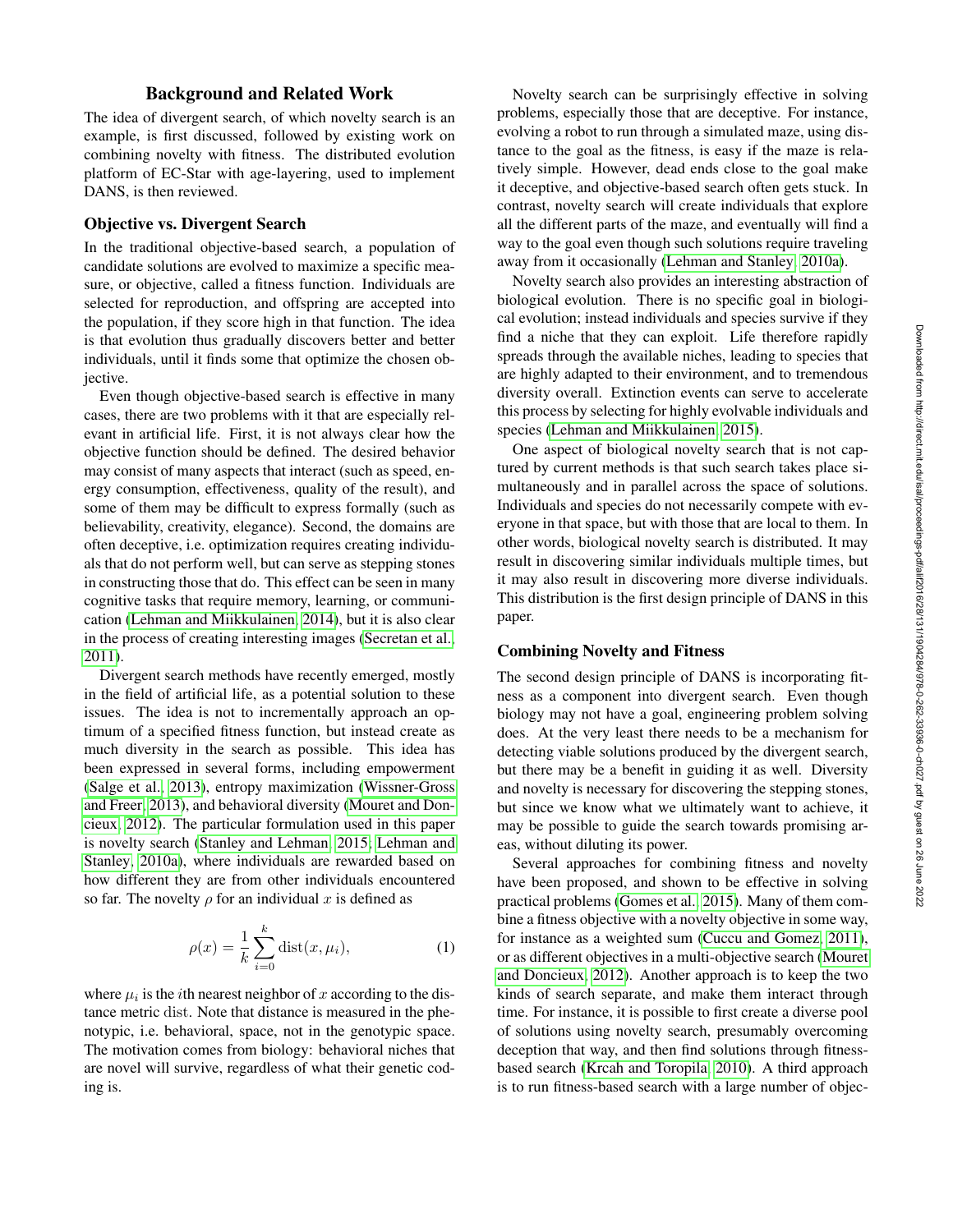tive functions that span the space of solutions, and use novelty search to encourage search to utilize all those functions [\(Cully et al., 2015;](#page-7-15) [Mouret and Clune, 2015;](#page-7-16) [Pugh et al.,](#page-7-17) [2015\)](#page-7-17). A fourth category of approaches is to run novelty search as the primary mechanism, and use fitness to select among the solutions. For instance, it is possible to add local competition through fitness to novelty search [\(Lehman and](#page-7-18) [Stanley, 2011\)](#page-7-18). Another version is to accept novel solutions only if they satisfy minimal performance criteria [\(Lehman](#page-7-19) [and Stanley, 2010b;](#page-7-19) [Gomes et al., 2013\)](#page-7-20).

This paper advances the techniques for combining novelty and fitness in this fourth category, in two ways. First, novelty search is run in each of the parallel and distributed clients, but periodically their most novel solutions are harvested at the system level for those that are the most fit—they are then injected into the populations of the parallel searches to bias them towards high fitness. This approach is an extension that utilizes the distributed nature of DANS. Second, in selecting an individual to keep from the least novel pair, each client search prefers the fitter choice, creating a fitness bias within each search. The results show that the resulting fitness-biased novelty search is more powerful than the standard version.

# Distributed Evolution Through EC-Star and Age Layering

Age-layered fitness calculation is an approach suitable for data problems in which evolved solutions need to be applied to many fitness samples in order to measure a candidates fitness confidently [\(Hodjat and Shahrzad, 2013\)](#page-7-5). Age layering is an elitist approach: best candidates of each generation are retained to be run on more fitness cases to improve confidence in the candidates fitness. The number of fitness evaluations (i.e. samples shown) in this method depends on the relative fitness of a candidate solution compared to others at the current state of the search.

Note that this age-layering technique is distinctly different from similarly named Age-Layered Population Structure (ALPS) method [\(Hornby, 2006\)](#page-7-21). ALPS partitions populations into layers according to generations, with the main goal of maintaining diversity. Age layering in this paper is more closely related to the Early Stopping method in evolutionary robotics, where a complex evaluation is terminated if it is guaranteed not to produce offspring even if evaluated fully [\(Nolfi and Floreano, 2000;](#page-7-22) [Bongard and Hornby, 2010;](#page-6-0) [Bon](#page-6-1)[gard, 2011\)](#page-6-1).

EC-Star [\(O'Reilly et al., 2013\)](#page-7-4) is a massively distributed evolutionary platform that uses age-varying fitness as the basis for distribution, and thus makes it possible to distribute large data problems through sampling, hashing, and feature reduction techniques. The available data is divided into smaller chunks, each contributing to the overall evaluation of the candidates.

In EC-Star, age is defined as the number of fitness samples

upon which a candidate has been evaluated. EC-Star uses a hub-and-spoke architecture for distribution, where the main evolutionary process is moved to the processing clients (Figure [1\)](#page-3-0). Each client, or Evolution Engine, has its own pool and independently runs through the evolutionary cycle. At each new generation, an Evolution Engine submits its fittest candidates to the server, or Evolution Coordinator, for consideration. The submission takes place typically after each candidate has been evaluated on fixed number of samples, called the maturity age.

The Evolution Coordinator maintains a list of the best candidates so far. EC-Star achieves scale through making copies of genes at the server, sending them to Evolution Engines for aging, and merging the aged results reported back by the Evolution Engines. This process also allows the spreading of the fitter genetic material. EC-Star is massively distributable by running each Evolution Engine on a processing node (e.g. CPU) possibly with limited bandwidth and occasional availability [\(Hodjat et al., 2014\)](#page-7-23). Typical runs utilize hundreds of thousands of processing units spanning across thousands of geographically dispersed sites.

In the Evolution Coordinator, only candidates of the same age-range are compared with one another (i.e. they are agelayered). Each age-range has a fixed quota, and a "shadow" of a candidate that has aged out of an age-layer is retained as a placeholder for filtering incoming candidates. In this manner, unreliable estimates do not dominate the evaluation process.

EC-Star with Age Layering is well suited for implementing DANS, as will be described next.

# Distributed Age-Layered Novelty Search

In the DANS approach, the Evolution Engines (clients) are configured to use novelty search for their parent selection, while the Evolution Coordinator (servers) continues to make use of fitness to decide which individuals to allow in the server pool. Evolution Engines still receive individuals from Evolution Coordinators for aging, and these individuals are added to the local elitist pool, participating as parents in creating the next generation. Each Evolution Engine, however, solely operates on the basis of novelty rather than fitness, selecting the most novel individuals in the local pool as parents. The algorithm running in each Evolution Engine is summarized in Table [1.](#page-3-1)

For each sample in the data set, a hash representation of each individuals' behavior is logged. Each individual receives a sample from the data set as its input and generates an output that defines the action to be executed. For example, in the 11-multiplexer problem, where there are eight actions, each referring to one of the data bits in the multiplexer, the behavior logged is the address of the data bit that the individual outputs for the given input.

After maturity age, individuals judged to be the most novel are selected for the elitist pool. Instead of a global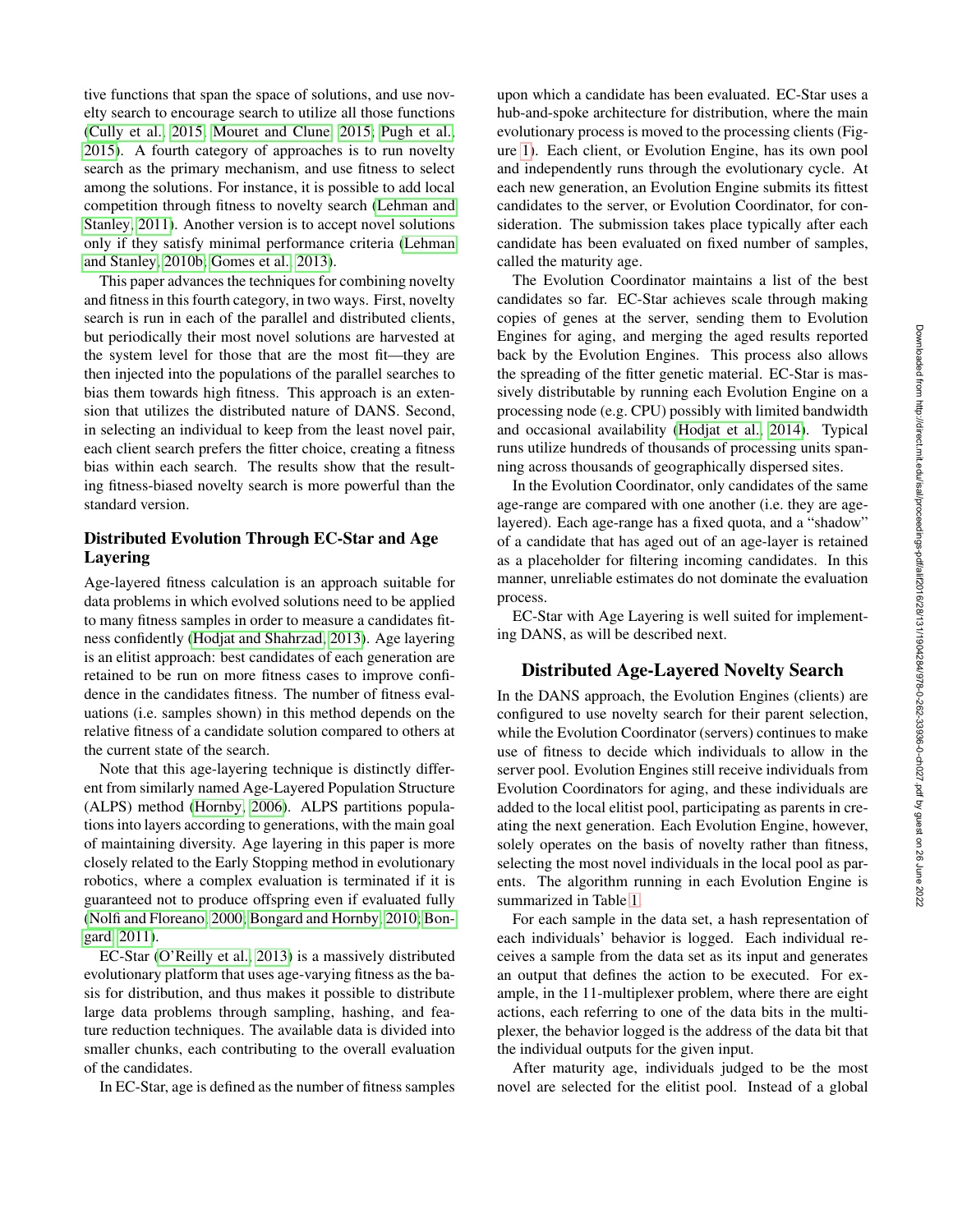

<span id="page-3-0"></span>Figure 1: Implementation of Distributed Age-Layered Novelty Search (DANS) on the EC-Star System. DANS consists of a number of Evolution Engines running novelty search and a single Evolution Coordinator in a hub-and-spoke arrangement. Each candidate in each Evolution Engine is evaluated with a fixed number of samples (called the maturity age); each Engine then sends their most novel individuals to the Evolution Coordinator. The Coordinator maintains a list of these highly novel individuals ordered by fitness, and sends the most fit ones back to other Evolution Engines for further evaluation (i.e. aging) and evolution. In this manner, multiple novelty searches execute in parallel, exploring the space with more diversity, benefiting from each other's discoveries, biased towards areas with higher fitness.

archive, novelty is measured in the current population so that every individual's behavior log is based on the same set of examples. Using this log as Cartesian coordinates, Euclidean distances between individuals are calculated, and one of the individuals in the pair of individuals nearest one another is eliminated. This process is repeated until the quota for parents in the elitist pool is met. The resulting set of parents is then used to create the next generation.

Two different versions are implemented in forming the elitist pool. The first one is based purely on novelty: in the pair of most similar individuals, the one that's nearer to at least one of the other individuals in the pool is removed. The second one is based partly on fitness: in that pair, the one with the lower fitness is removed, thus subtly biasing the system to favor genes with better fitness. These two versions, called Pure Novelty and Hybrid, will be compared in the experiments that follow.

- 1. Receive a batch of individuals from the Evolution Coordinator.
- 2. If pool has capacity, fill it with randomly generated individuals.
- 3. Test each individual in the pool on a maturity-age number of fitness samples (each individual is run on the same sample as the others), and construct the representation of its behavior.
- 4. The individuals received from Coordinator have now been evaluated with more samples than before: report the results back to the Coordinator.
- 5. Calculate the minimum of pair-wise distances of all individuals in the pool and discard one of that pair based on distance from all other genes (the purenovelty version), or fitness (the hybrid novelty/fitness version). Do this until only the elitist percentage of individuals remain.
- 6. Report the most novel individuals (i.e. the elitists from prior step) to the Coordinator.
- 7. Refill the pool by applying crossover and mutation operators on the elitist genes from Step 5.
- <span id="page-3-1"></span>8. Go to 1.

Table 1: The Evolution Engine Algorithm, i.e. the sequence of steps in advancing evolution for one generation.

# Experiments

DANS was tested on two practical design optimization problems: the 11-Multiplexer and the eight-input sorting network. Each problem is described first, with its experimental setup, and then results.

# The 11-Multiplexer Domain

Multiplexer functions have long been used to evaluate machine learning methods because they are difficult to learn but easy to check. In general, the input to the multiplexer function consists of u address bits  $A_v$  and  $2^u$  data bits  $D_v$ , i.e. it is a string of length  $u + 2^u$  of the form  $A_{u-1}...A_1A_0D_{2^{u-1}}...D_1D_0$ . The value of the multiplexer function is the value  $(0 \text{ or } 1)$  of the particular data bit that is singled out by the  $u$  address bits. For example, for the 11-Multiplexer, where  $u = 3$ , if the three address bits  $A_2A_1A_0$ are 110, then the multiplexer singles out data bit number 6 (i.e.  $D_6$ ) to be its output (Figure [2\)](#page-4-0).

A Boolean function with  $u + 2^u$  arguments has  $2^{u+2^u}$ rows in its truth table. Thus, the sample space for the Boolean multiplexer is of size  $2^{u+2^u}$ . When  $u = 3$ , the search space is of size  $2^{2^{11}} = 2^{2048} \approx 10^{616}$ . However, since evolution can also generate redundant expressions that are all logically equal, the real size of the search space can be much larger, depending on the representation.

Following prior work on the 11-Multiplexer problem [\(Shahrzad and Hodjat, 2015\)](#page-7-24), a rule-based representation was used where each candidate specifies a set of rules of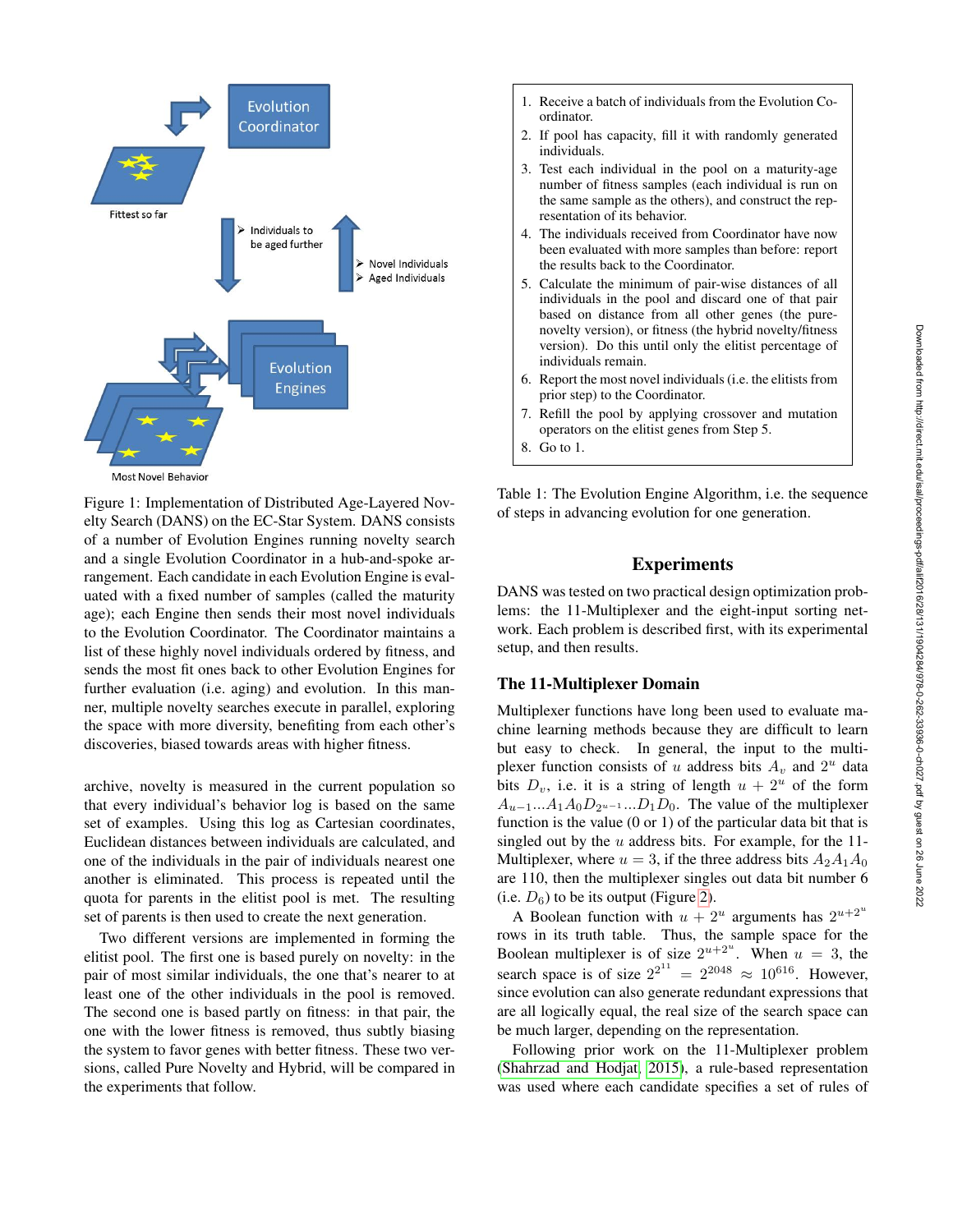

<span id="page-4-0"></span>Figure 2: The 11-Multiplexer. The three address bits (top) specify one of the eight data bits (bottom) whose value will then be output. Multiplexers are a good test domain for design optimization because the search space is very large, but it is easy to check whether a design is valid.

the type

$$
\langle \text{ rule } \rangle ::= \langle \text{ conditions } \rangle \to \langle \text{ action } \rangle.
$$

The conditions specify values on the bit string and the action identifies the index of the bit whose value is then output. For instance, the following rule outputs the value of data bit 6 when the first three bits are 110:

$$
\langle A_0 = 0 \& A_1 = 1 \& A_2 = 0 \rangle \rightarrow D_6.
$$

These rules are evolved through the usual genetic operators in genetic programming [\(Berlanga et al., 2010\)](#page-6-2).

In the 11-multiplexer experiments, each evolution engine has a pool size of 4000, an elitist percentage of 5%, and a maturity age of 128. That is, in each generation, each of the 4000 candidates is evaluated once with 128 randomly chosen multiplexer input samples, for a total of 512,000 evaluations per generation. At the top age-layer each candidate has thus seen 2048 samples. Crossover combines subsets of rules of each parent; mutations modify components of each rule. Fitness is defined as the number of samples an individual processes correctly, outputting the value of the data bit specified by the address bits in the 11-bit input sample. The novelty measure is the data bit address outputted by the individual for each sample. Each evolution is run until a valid multiplexer is found, i.e. one that outputs the correct bit for every possible combination of address bits.

Experiments were run comparing non-distributed runs to distributed runs with eight evolution engines per run. Two versions of distributed runs were compared: those with pure-novelty elitism, and those with hybrid novelty/fitness elitism. The non-distributed runs were implemented as hybrid runs on a single evolution engine, using the same parameters as the distributed version. Each experiments was repeated ten times, and the results averaged.



<span id="page-4-1"></span>Figure 3: Performance of Hybrid and Pure-Novelty DANS vs. Non-Distributed Novelty Search on the 11-Multiplexer Problem. The plot shows the average and standard deviation of number of generations to find a valid solution. DANS significantly outperforms non-distributed novelty search, and the hybrid version of DANS the pure novelty version. The speedup is approximately linear in Evolution Engines, suggesting that DANS is an effective way to parallelize novelty search.

# 11-Multiplexer Results

The results are summarized in the bar graph shown in Figure [3.](#page-4-1) The main conclusion is that DANS significantly outperforms the non-distributed runs; within DANS, the hybrid elitism outperforms pure novelty. The hybrid version found a valid solution in 27.5 generations on average, pure novelty in 89.1 generations, and non-distributed evolution in 242.2 generations. Thus, distribution across the eight Evolution Engines makes evolution more reliable and speeds it up significantly, i.e. approximately linearly in the number of Evolution Engines.

# The Sorting Network Domain

The second experimental domain is minimization of eightinput sorting networks. A sorting network of  $n$  inputs is a fixed layout of comparison-exchange operations (comparators) that sorts all inputs of size  $n$  (Figure [4;](#page-5-0) [Knuth 1998\)](#page-7-25). Since the same layout can sort any input, it represents an oblivious or data-independent sorting algorithm, that is, the layout of comparisons does not depend on the input data. The resulting fixed communication pattern makes sorting networks desirable in parallel implementations of sorting, such as those in graphics processing units, multi-processor computers, and switching networks [\(Kipfer et al., 2004;](#page-7-26) [Baddar, 2009;](#page-6-3) [Valsalam and Miikkulainen, 2013\)](#page-7-27).

Beyond validity, the main goal in designing sorting networks is to minimize the number of layers, because it determines how many steps are required in a parallel implementation. A tertiary goal is to minimize the total number of comparators in the networks. Designing such minimal sort-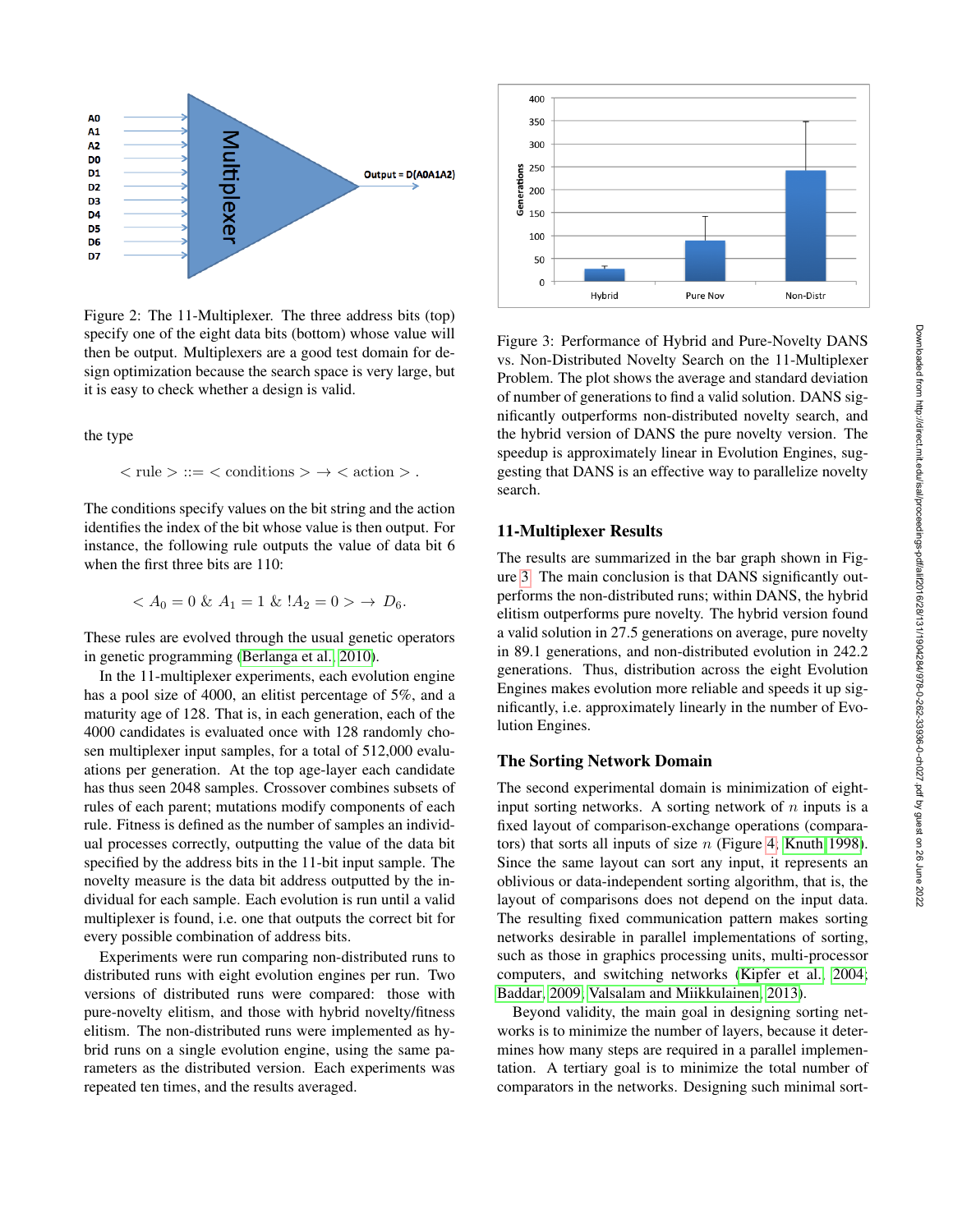

<span id="page-5-0"></span>Figure 4: A Four-Input Sorting Network. This network takes as its input (left) four numbers, and produces output (right) where those number are sorted (small to large top to bottom). Each comparator (connection between the lines) swaps the numbers on its two lines if they are not in order, otherwise it does nothing. This network has four layers and five comparators, and is the minimal four-input sorting network. Minimal networks are generally not known for input sizes larger than eight, and designing them is a challenging optimization problem.

ing networks is a challenging optimization problem that has been the subject of active research since the 1950s [\(Knuth,](#page-7-25) [1998\)](#page-7-25). Although the space of possible networks is infinite, it is relatively easy to test whether a particular network is correct: If it sorts all combinations of zeros and ones correctly, it will sort all inputs correctly [\(Knuth, 1998\)](#page-7-25). Sorting networks are therefore a good domain to test the power of evolutionary algorithms; indeed many of the recent advances in sorting network design are due to evolutionary methods [\(Valsalam and Miikkulainen, 2013\)](#page-7-27). The eight-input case is a good test case because the optimal network is known: it has six layers and 19 comparators [\(Knuth, 1998\)](#page-7-25).

The sorting network representation for DANS is built on the rule-set representation of the 11-multiplexer. Each rule represents a layer of comparators; each condition within each rule identifies the input lines of the comparator; the action is not used. In this manner, it is possible to evolve sorting networks using the same methodology as for evolving rule sets. As a matter of fact, all Evolution Engine settings are the same as for the 11-Multiplexer experiments. In particular, the maturity age is 128 samples and the individuals in the top age layer have been tested with 2048 random samples.

The fitness of the network is primarily based on its ability to sort correctly, secondarily by the number of layers, and tertiarily by the number of comparators:

$$
F = aS - (2^n L + C),\tag{2}
$$

where *a* is a proportionality constant  $(10000 * 2^{16})$  in these experiments),  $S$  is the number of samples the network sorts correctly,  $n$  is the number of lines (8 in these experiments),  $L$  is the number of layers, and  $C$  is the number of comparators in the network. Because all three of these goals need to be optimized simultaneously, sorting networks represent

a more challenging and open-ended, as well as more deceptive, domain than the 11-multiplexer.

In order to measure the novelty in sorting behavior, note that there is no action to rely on, but instead the behavior needs to be constructed from the structure of the network itself. To this end, each input line is represented with a successive prime number, i.e. 1, 2, 3, 5, 7, 11, 13, and 17. The sorting network is run on the sample input, and for each pair of lines that it exchanges, the corresponding prime numbers are multiplied. The product of these values constitutes a hash for the phenotypical behavior on that sample. For example, if the sorting network has the structure

Layer 1: sort(line0, line3) and sort(line1, line2) Layer 2: sort(line0, line4),

and the sample is 11010100 (with lines ordered 7..0), the network will rearrange it to 11000011. The phenotypical hash is then

 $(2 * 3) * (1 * 7) = 42.$ 

A vector of these hash values for a number of samples (i.e. the maturity age) represents the behavior of the network, and the Euclidean distance between these vectors is used to measure novelty.

The sorting network experiments were all run until 1000 generations (which takes about two hours of total CPU time on an Intel i7 2.60GHz machine). The two versions of DANS and the non-distributed version were then compared in three dimensions (1) how fast they found a valid sorting network, (2) how many layers and (3) how many comparators did the best network found have. The results were averaged over ten runs.

# Sorting Network Results

The DANS approach found valid sorting networks in 14.4 (hybrid) and 25 (pure) generations on average, compared to the non-distributed approach which took 98.1 generations on average (Figure [5.](#page-6-4) Similarly, DANS found solutions with significantly fewer layers than the non-distributed version (32.1), with the hybrid version significantly fewer than the pure novelty version (7.4 vs. 15.7; Figure [6\)](#page-6-5). It was also most economical in the number of comparators: Whereas the non-distributed version used 56.2 comparators on average, the pure novelty version used 32.2 and the hybrid version only 21.7 (Figure [7\)](#page-7-28).

Interestingly, two of the ten hybrid runs actually found optimal sorting networks, with six layers and 19 comparators, within the 1000 generations. These results suggest that the hybrid version of DANS could be used to discover new minimal networks, given sufficient computing effort.

# Discussion and Future Work

The DANS approach can be seen as a highly robust artificial life system in which islands of evolution are searching for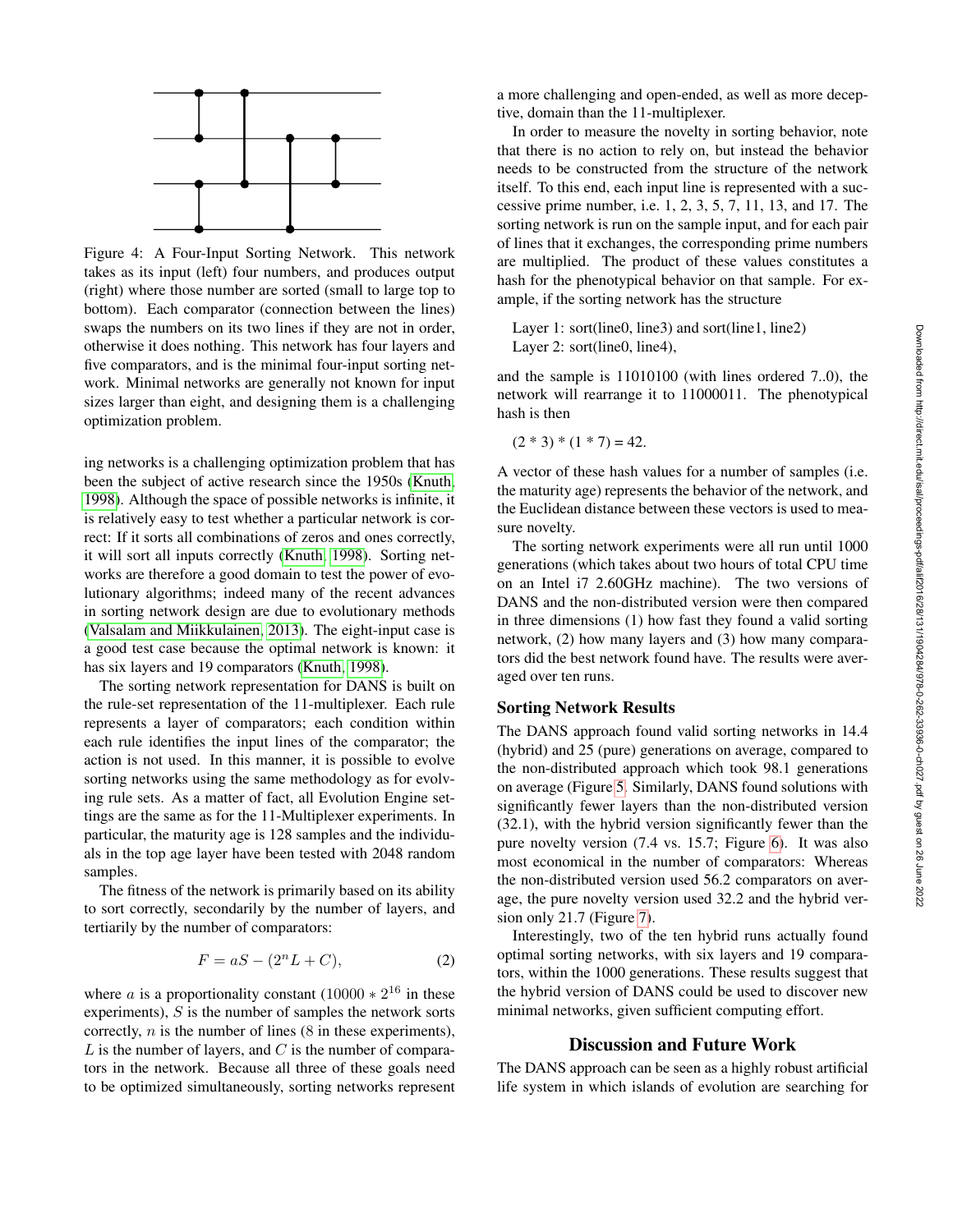

<span id="page-6-4"></span>Figure 5: Number of Generations Hybrid and Pure-Novelty DANS and Non-Distributed Novelty Search Need to Discover a Valid Eight-Input Sorting Network. DANS significantly outperforms the non-distributed version, and hybrid version of DANS the pure novelty version.

behavioral niches to fill in the search space. Occasionally their most novel solutions migrate to a coordinator that aims to solve a particular problem, and therefore injects guidance into the islands in terms of the most fit of those novel individuals.

As a practical method for problem solving, DANS finds better solutions significantly faster than a similar nondistributed search: In the test problems in this paper, the speedup is approximately linear in the number of Evolution Engines. This result is remarkable because the search problem cannot be simply divided into subproblems that could be solved independently in parallel. Instead, the result is likely due to the larger total population of individuals and the increased diversity across multiple islands. The distribution makes it possible to combine fitness with novelty search effectively, by incorporating it into the migration between the islands, as well as in the selection of elitist individuals. DANS thus makes it possible to apply novelty search effectively to practical design problems.

Computationally, the system is scalable, and the coordinators can be federated [\(Hodjat et al., 2014\)](#page-7-23). The system is also robust because it can tolerate temporarily losing its ability to coordinate (e.g, due to communication problems, or server outages, etc.), and it can even reconstruct its list of candidate solutions, should the data be lost at the coordinator. The system can also tolerate the loss of evolution engines. The approach can therefore be used to tackle big data problems that require massive amounts of computing to solve, such as minimizing large sorting networks or VLSI design in general, optimizing large-scale logistics and scheduling problems, protein folding and other biomedical optimization problems, and in general problems where each processing node can only have access to a subset of the data through sampling.



<span id="page-6-5"></span>Figure 6: Number of Layers Discovered by Hybrid and Pure-Novelty DANS vs. Non-Distributed Novelty Search in 1000 Generations on the Eight-Input Sorting Network Problem. After validity, minimizing the number of layers is the main design goal; DANS significantly outperforms the nondistributed version, and hybrid version of DANS the pure novelty version.

DANS can also be useful in dynamic problems where the fundamental attributes of the problem can change through time: the evolution engines operate based on the behavior of the solutions, striving to achieve maximal coverage of the search space, versus concentrating on subspaces defined by the peculiarities of the fitness landscape. DANS is thus a mechanism that converts a powerful principle in artificial life into a practical tool for solving challenging engineering design problems.

#### Conclusion

This paper presents DANS, a parallel distributed design for the novelty search algorithm, and a principled way of combining fitness with novelty. These extensions result in a system that can discover better solutions much faster than standard novelty search. It thereby shows how fundamental ideas in artificial life can be useful in problem solving in the real world. DANS should be most useful in finding optimal solutions to big-data problems such as those in engineering design.

### References

- <span id="page-6-3"></span>Baddar, S. W. A. (2009). *Finding Better Sorting Networks*. PhD thesis, Kent State University.
- <span id="page-6-2"></span>Berlanga, F. J., Rivera, A., del Jesús, M. J., and Herrera, F. (2010). Gp-coach: Genetic programming-based learning of compact and accurate fuzzy rule-based classification systems for highdimensional problems. *Information Sciences*, 180(8):1183– 1200.
- <span id="page-6-1"></span>Bongard, J. C. (2011). Innocent until proven guilty: Reducing robot shaping from polynomial to linear time. *IEEE Transactions on Evolutionary Computation*, 15:571–585.
- <span id="page-6-0"></span>Bongard, J. C. and Hornby, G. S. (2010). Guarding against premature convergence while accelerating evolutionary search. In